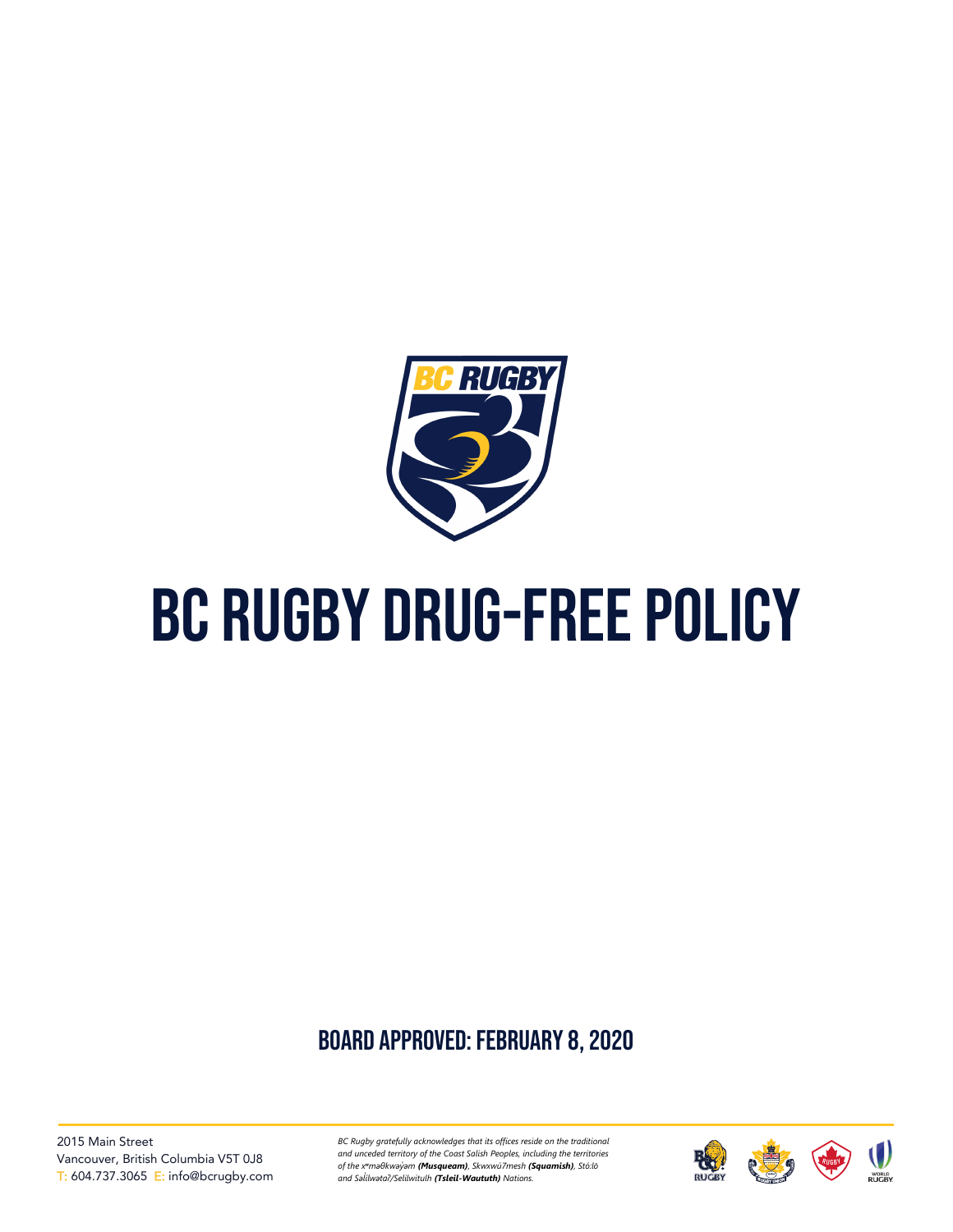

## **Contents**

- 1. [Background](#page-2-0)
- 2. [Policy Objective](#page-2-1)
- 3. [Definition](#page-2-2)
- 4. [Policy Statement](#page-2-3)
- 5. [Policy Application](#page-3-0)
- 6. [Supporting Policies](#page-3-1)
- 7. [Review](#page-4-0)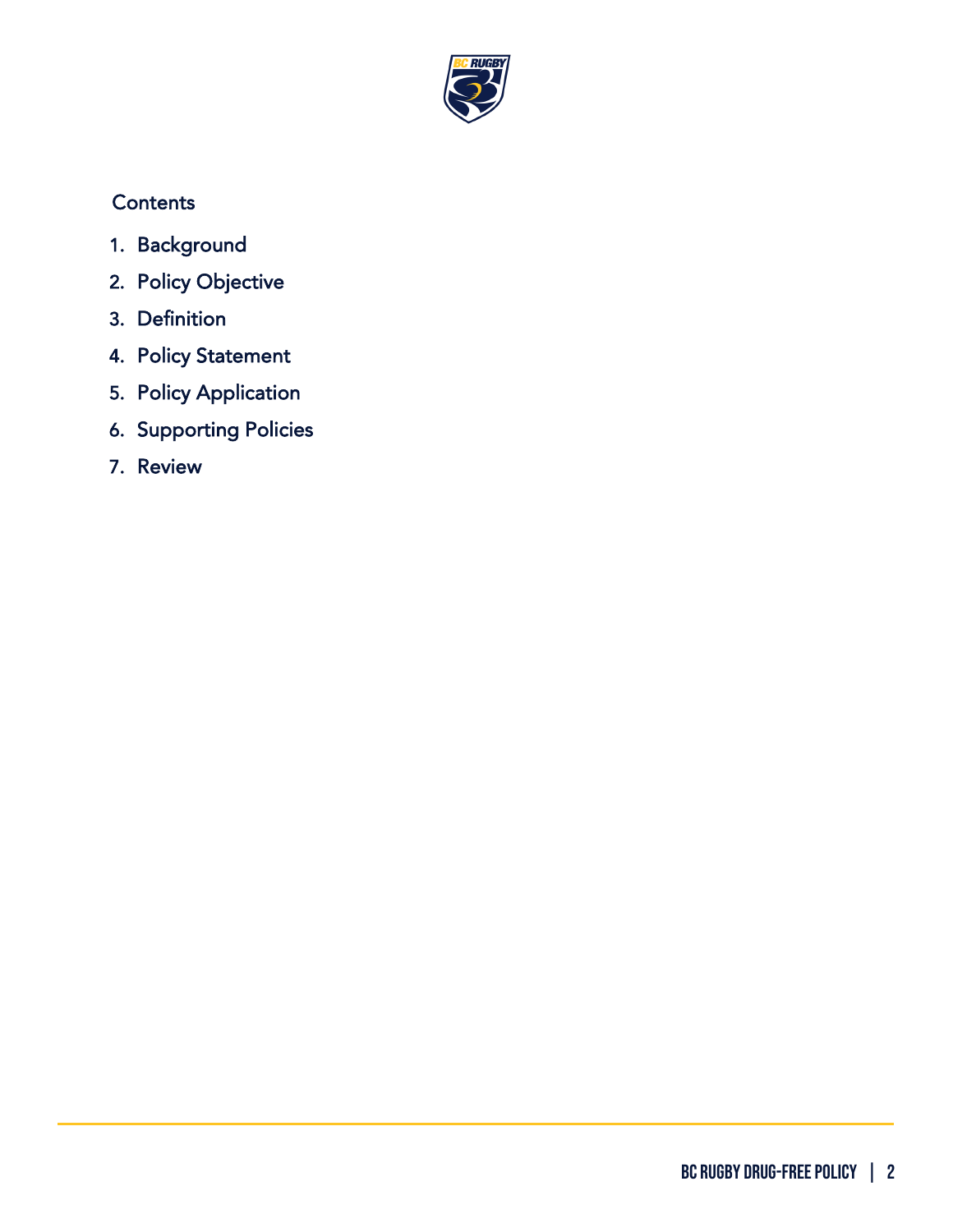

#### <span id="page-2-0"></span>1. Background

1.1 In accordance with the World Rugby [Regulation 21,](https://keeprugbyclean.worldrugby.org/downloads/Regulation_21_2019_EN.pdf) British Columbia Rugby Union (BC Rugby) seeks to eradicate the use of prohibited substances in our sport. A list of prohibited substances can be [viewed here.](https://cces.ca/banned-substances-and-methods)

1.2 The provincial and federal governments have endorsed an Anti-Doping program for all BC athletes.

1.3 The government of Canada legalized cannabis on October 17, 2018. Athletes must be aware that this does not affect the status of cannabis in rugby. Cannabis continues to be a prohibited substance and a positive test can still result in a sanction. (Canadian Centre for [Ethics in Sport\)](https://cces.ca/cannabis)

## <span id="page-2-1"></span>2. Policy Objective

2.1 The purpose of this document is to clearly inform all BC Rugby athletes, coaches, staff, and members about the BC Rugby Drug-Free Policy.

#### <span id="page-2-2"></span>3. Definition

3.1 BC Rugby accepts and adopts the World Rugby violations definition of 'doping' from Section 21. 2 of Regulation 21. Doping is recognized as the intentional or inadvertent use, by whatever means, by an athlete of a substance or procedure which can enhance athletic performance before or during a competition.

#### <span id="page-2-3"></span>4. Policy Statement

4.1 BC Rugby is opposed on ethical, medical, and legal grounds, to the practice of 'doping' in sport and fully supports the position of Sport Canada, the Canadian Olympic Association, the International Olympic Committee, World Rugby and Rugby Canada regarding the use of prohibited substances.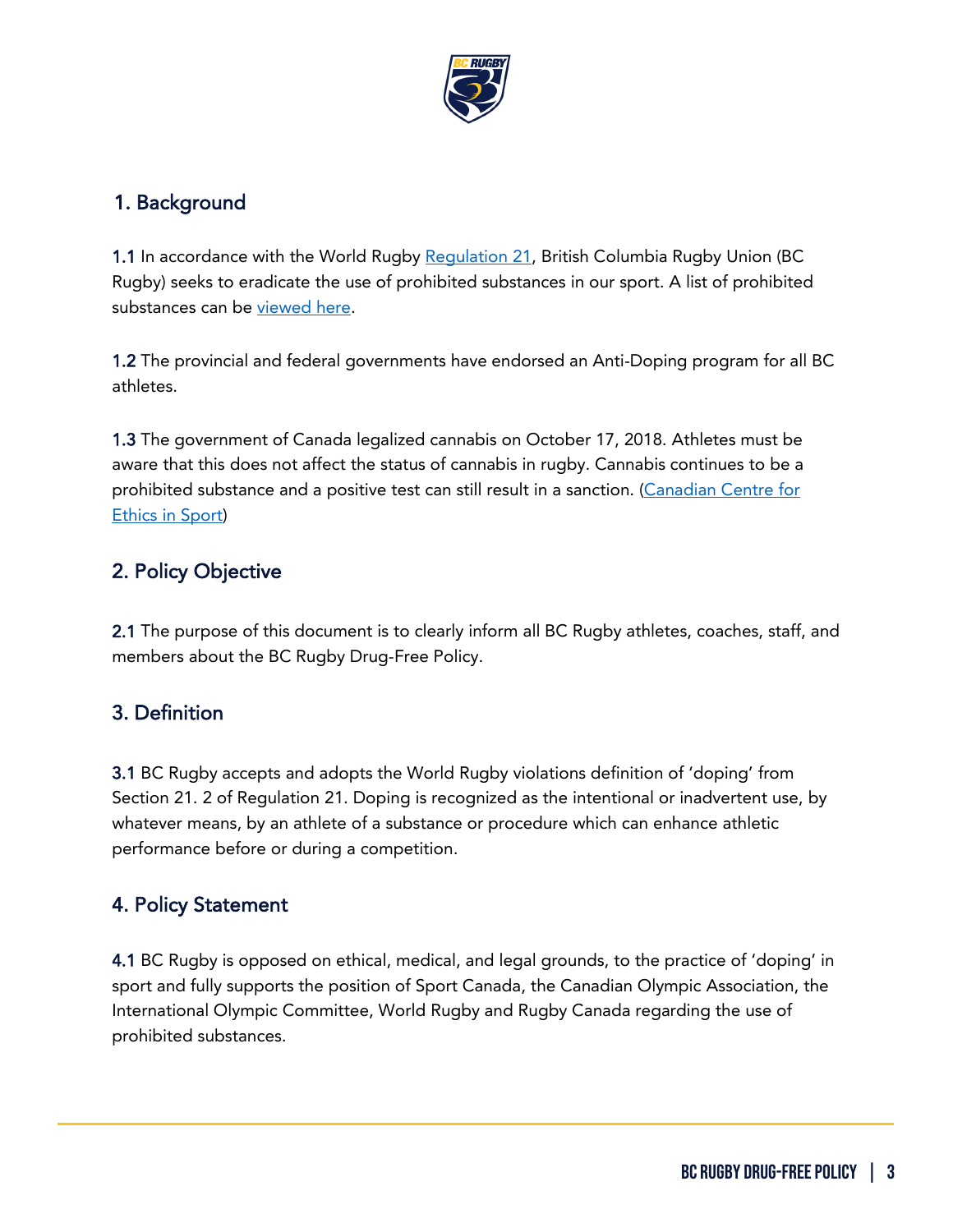

4.2 The use, possession or trafficking of prohibited substances or procedures; the encouragement or counseling to use prohibited substances or procedures; or taking measures to mask detection of prohibited substances or procedures by any member of, or person associated with, BC Rugby is unacceptable and constitutes a doping violation.

4.3 It is each player's personal duty to ensure that no prohibited substance enters his or her body. Players are responsible for any prohibited substance or its metabolites or markers found to be present in their samples. Accordingly, it is not necessary that intent, fault, negligence or knowing use on the player's part be demonstrated in order to establish an anti-doping rule violation.

4.4 If for therapeutic reasons any player is on medically prescribed drugs that are prohibited substances, the player must obtain, complete, and submit a therapeutic use exemption (TUE) application form from the World Anti-Doping Agency website as soon as the need arises (the application form can be viewed here). The application form must be submitted to, and approved by, BC Rugby before any player using medically prescribed drugs that are prohibited substances can participate in any game or other BC Rugby event.

## <span id="page-3-0"></span>5. Policy Application

5.1 This policy applies to all BC Rugby owned and sanctioned events, competitions, programs and teams.

5.2 This policy applies to all BC Rugby Team members, coaching staff, administration staff, medical support personnel and others associated with the BC Rugby Teams' operations.

#### <span id="page-3-1"></span>6. Supporting Policies

- 6.1 This policy is supported by the following BC Rugby Internal policies:
	- (a) BC Rugby Code of Conduct
	- (b) BC Rugby Team Selection Policies
- 6.2 This policy is supported by the following BC Rugby External policies:
	- (a) [World Anti-Doping Agency –](https://www.wada-ama.org/en/what-we-do/science-medical/therapeutic-use-exemptions) Therapeutic Use Exemptions